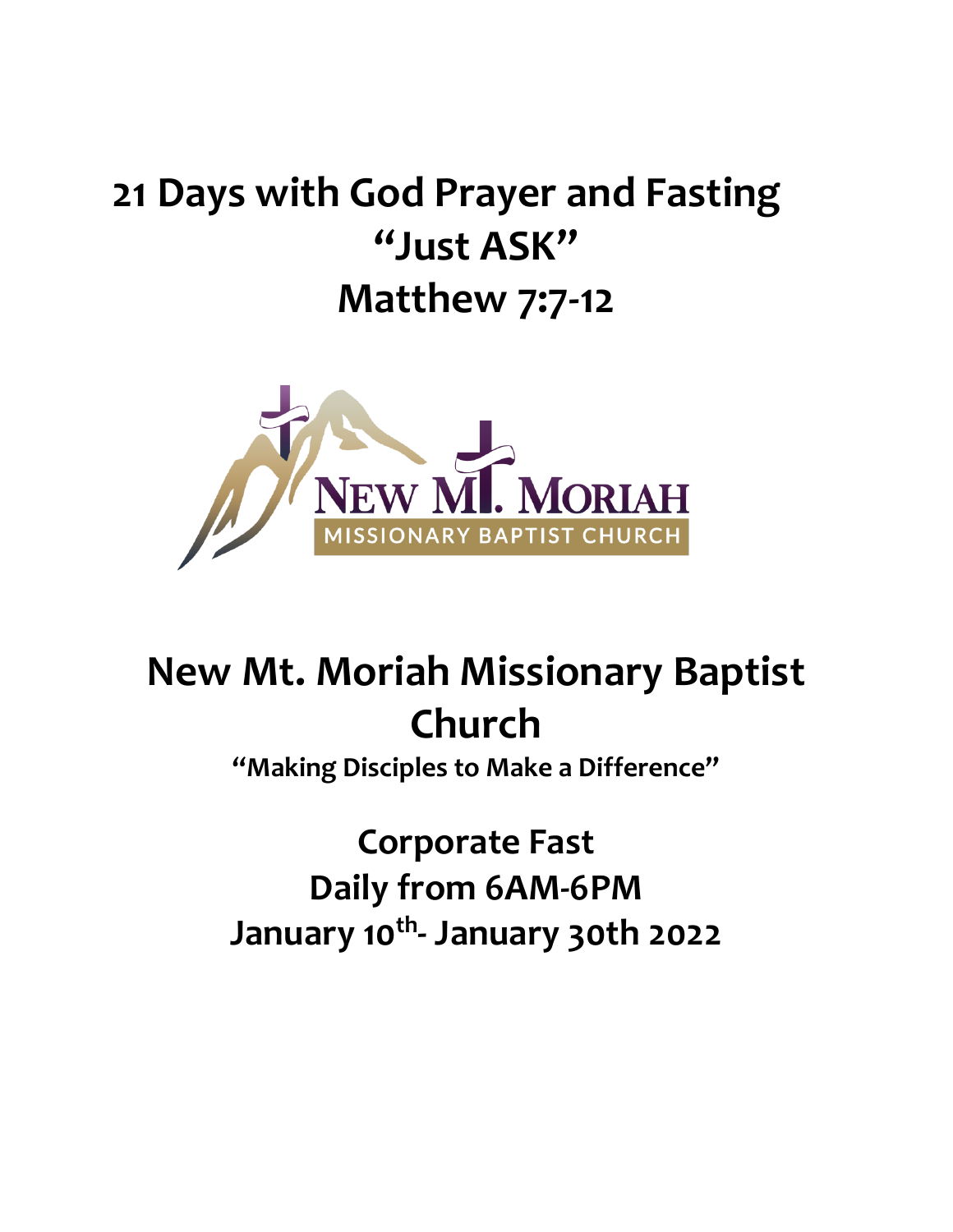New Mt. Moriah Missionary Baptist Church Corporate Fast **"Just Ask"** *Monday, January 10th, 2022 thru Sunday January 30th, 2022* Daily Scripture Meditations

*Greetings fabulous faith community!* We are grateful to our great God for allowing us to see a brand new year. As always, I am excited during this special season in the life of our church as we corporately come together to go to God in prayer. Jesus said, "When you pray… (Matthew 6:5-7), When you fast… (Matthew 6:16), meaning that He expects for these disciplines to be a natural and a normal part of our Christian experience. Jesus also said, "Ask and it shall be given to you, seek and you will find, knock and the door will be opened." (Matthew 7:7). During this 21 days entitled, *"Just Ask",* we will take our Lord at his Word and ask for God to lead us in His will for our lives. There are over 650 prayers recorded in scripture where we see people of faith praying prayers of praise, petition, protection, and provision. Since God's Word is His will, we will pray these prayers and apply the principles in these prayers. In this handout you will find details of the fast, daily scriptures, and helpful resources to encourage your spirit during these 21 days. We invite you to join our prayer call each morning Mon- Sat at 7:00-7:15 a.m. Unite with us also on our pray.com app as I will be sending out daily reminders. Join us on the journey and let's expect big answers to our prayers!

Peace and Love! Pastor Mike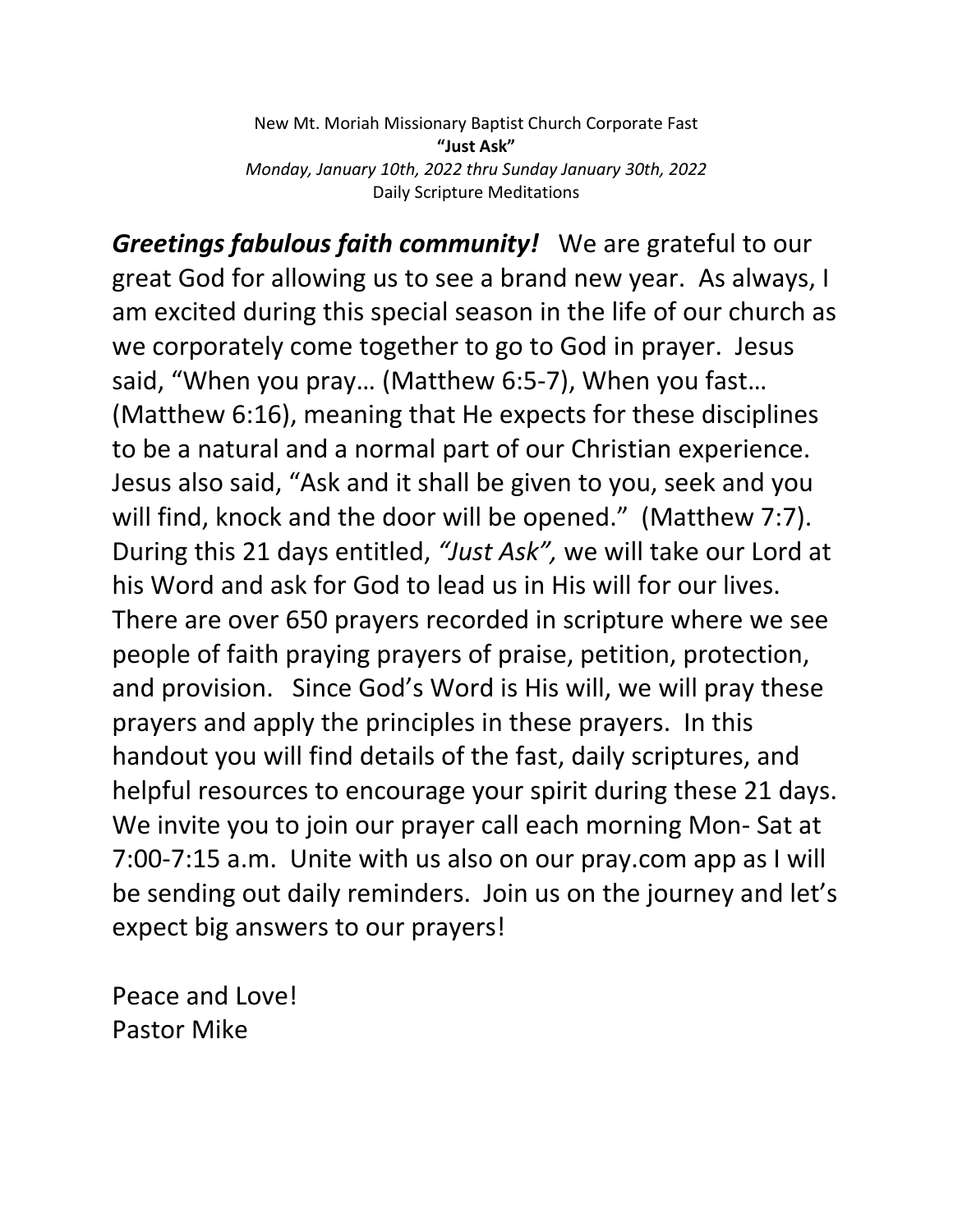## **FASTING 101**

## **What Is a Fast?**

• Fasting is a deliberate abstinence from physical gratification for a period of time in order to achieve a spiritual purpose. It is a denial of the flesh to say yes to the Spirit. Typically, food is the object of a fast. However, it can apply to other things as well. A believer can fast from TV, social media, or any number of things that our flesh desires. The commitment to fast allows us to focus on God by removing things we normally enjoy and replacing them with prayer and Bible study. Scripture describes the fasting of numerous individuals including Jesus (Matthew 4:2), Daniel (Daniel 1:12), John the Baptist (Matthew 3:4) and Esther (Esther 4:16).

## **FASTING Guidelines**

Here are some important things to remember:

**\*Important exceptions: Use your discretion along with the advice of your physician and prayer to modify the Fast to adhere to your medical needs. Anyone with a medical condition related to eating or under the treatment of a physician must consult their doctor before proceeding. Also, if you have extreme difficulty with the fast, such as an impairment of your ability to work at your job, you will have to make adjustments. Utilize wisdom. Seek the Lord and discuss it with other Christians involved in the fast, to find alternatives.**

\* Water: Drink 6-8 glasses of water daily throughout the fast. This is very important. \* You may experience moderate to severe headaches for the first day or two as your body rids itself of various impurities. You may need to take Advil or aspirin. If your doctor has advised against Advil or aspirin, please contact your doctor for an alternative.

\*On the days that you are not fasting, do not over eat, and ease your way back into following your typical diet.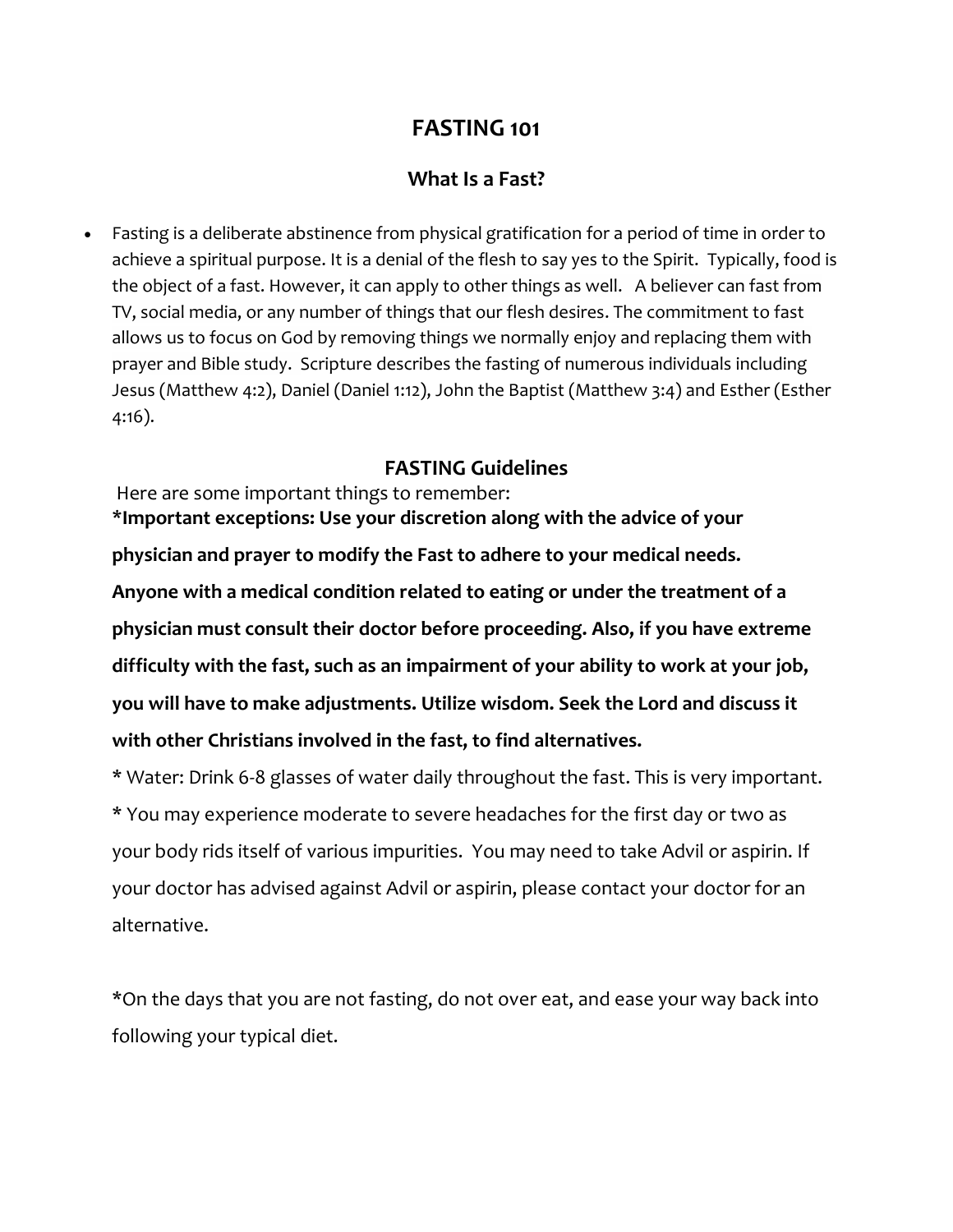## **FASTING LEVELS**

We will fast for a total of 21 days (January 10<sup>th</sup>- January 30<sup>th)</sup> from 6 am-6pm. For this fast, you have several different options to choose from. The commitment levels allow you to be more flexible to your needs to make your fast as personal as possible. Be led by God and **SELECT A LEVEL THAT WILL WORK FOR YOUR COMMITMENT. Please choose at least one option from each category as your actions items for this fast.**

**\*Please consult with you primary care physician before making any changes to your diet.**

## **Category 1: FAST**

1. Participate in a Selective fast. This type of fast involves removing certain elements from your diet like sweets, caffeine, sodas, etc. Different types of selective fasts (Daniel fast, Elijah fast, etc) can be found in the handout.

## **Category 2: FEAST**

- 1. Eliminate browsing or using Social media (Facebook, Instagram, Twitter) for personal pleasure.
- 2. Eliminate TV(Cable and satellite TV, Netflix, Hulu, movie theaters) or something that occupies a good portion of your time from 6am-6pm.
- 3. Spend at least 30 minutes daily meditating on the scripture for the day.

## **Category 3: FINANCIAL:**

- 1. Eliminate spending money on non-essential daily routine purchases (Cup of coffee, lunch, candy, etc).
- 2. Eliminate spending money on non-essential personal items (extra clothing, electronics, etc.)
- 3. Make a budget for the month and follow the 10-10-80 principle: Tithe 10%, Save 10%, Live off the remaining 80%.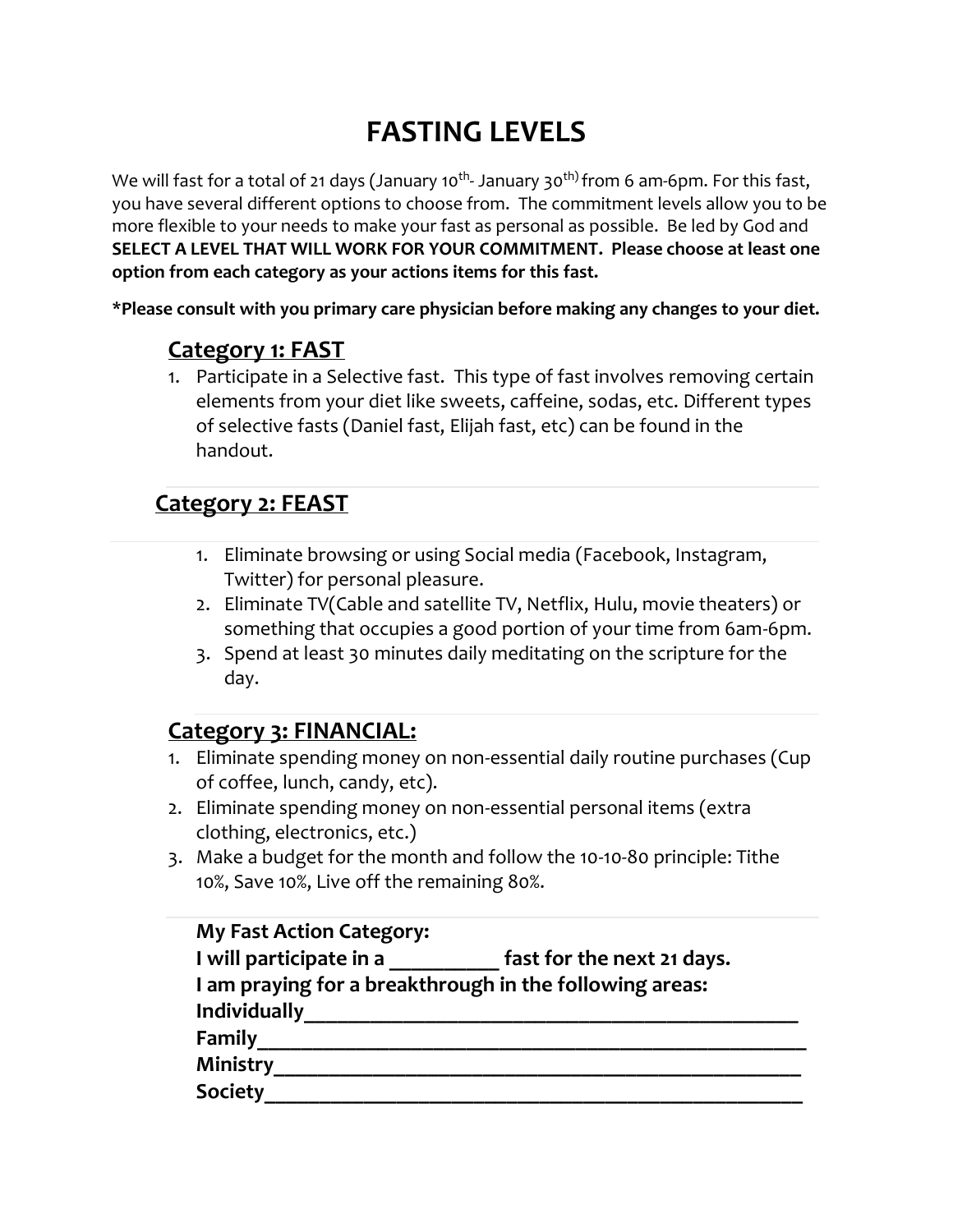## **Fast Options**

Below are options that can be utilized during this 21 Days

**OPTION 1:** The St. Paul fast: Abstain from all food and drinks.

**Focus:** Fasting for wisdom and insight from God.

**OPTION 2:** The Daniel fast: Fruits and vegetables only.

**Focus:** Fasting for good health and for obedience toward God.

**OPTION 3:** The Ezra and Esther Fasts: Abstain from all sodas and sweets(desserts, pies, cakes, candy, etc.). Natural sweeteners and sugars are okay

**Focus**: Fasting to solve problems and to seek protection from the evil one.

**OPTION 4**: The Samuel, Widow's and John the Baptist fasts: Abstain from all types of fried foods and breads.

**Focus:** Fasting to win people to Christ and to get God to pour Himself out on mankind; fasting so that the needs of others will be met, and fasting for a stronger testimony and influence.

**OPTION 5:** The Disciples' and Elijah fast: Abstain from meats and sweets.

**Focus:** Fasting to break addictions and every yoke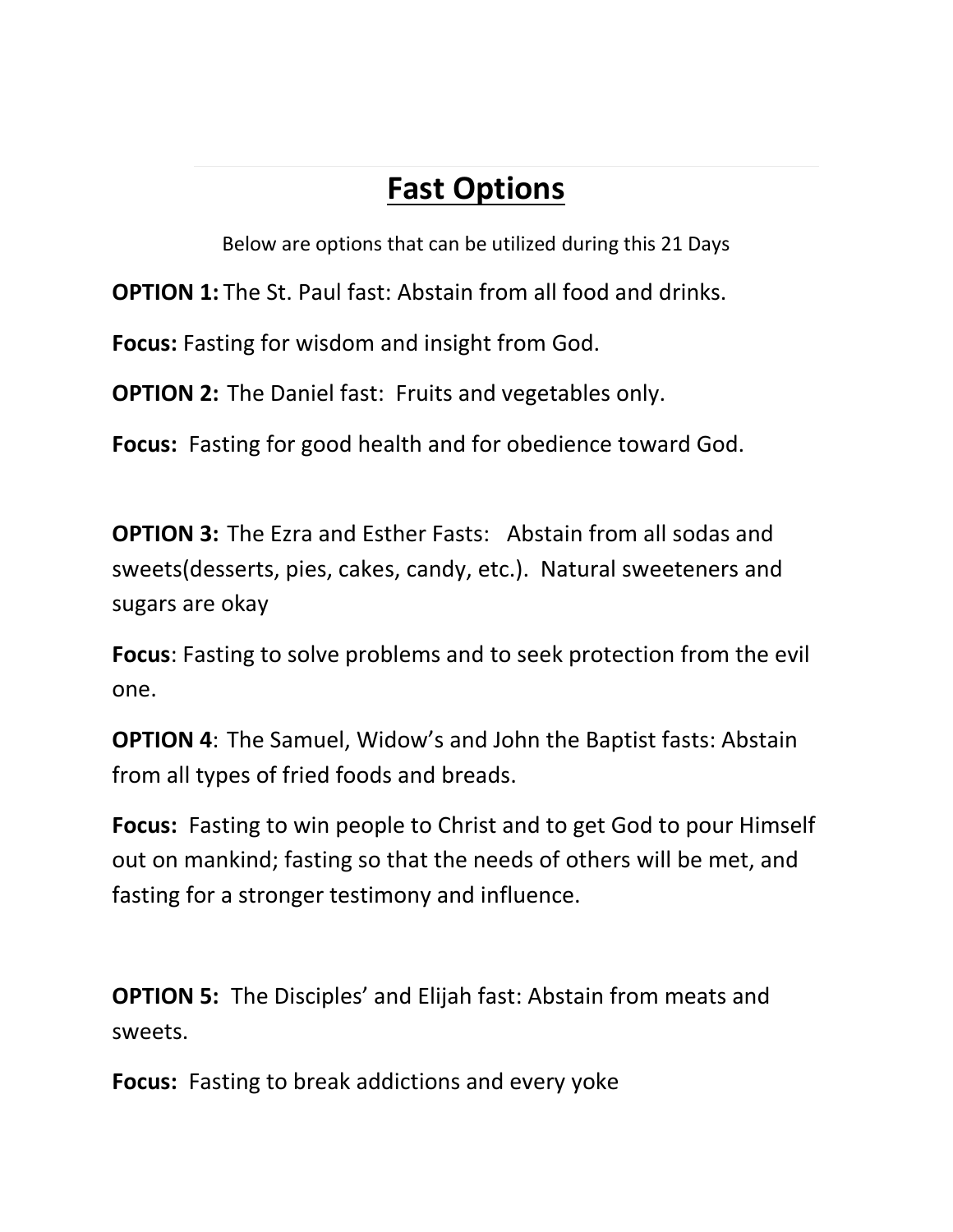#### **How to Fast Successfully**

- 1. Consult with a doctor before you begin a fast
- 2. Be aware that the devil will come and tempt you (Matthew 4:1)
- 3. Do not make it obvious (Matthew 6:16)
- 4. Set a goal (Daniel 9:3)
- 5. Write down the date you start date and end date and journal daily (Habakkuk 2:2)
- 6. Start with something you can do
- 7. Pray without ceasing while you fast
- 8. Read the Bible or devotional when you would normally eat
- 9. Draw nigh to God and resist the devil (James 4:8)
- 10. Do not over eat when you finish your period of fasting.

#### **Hindrances to an Effective Fast**

- 1. Wrong motives (Matthew 6:16) To get adoration from others or to impress God (Isaiah 58:3)
- 2. Unforgiveness (Matthew 6:14-15)
- 3. Selfishness (Isaiah 58:3)
- 4. Continued Sin (Isaiah 58:4)
- 5. It becomes religious instead of relationship oriented (Isaiah 58:5)
- 6. Inconsistency (Matthew 7:7)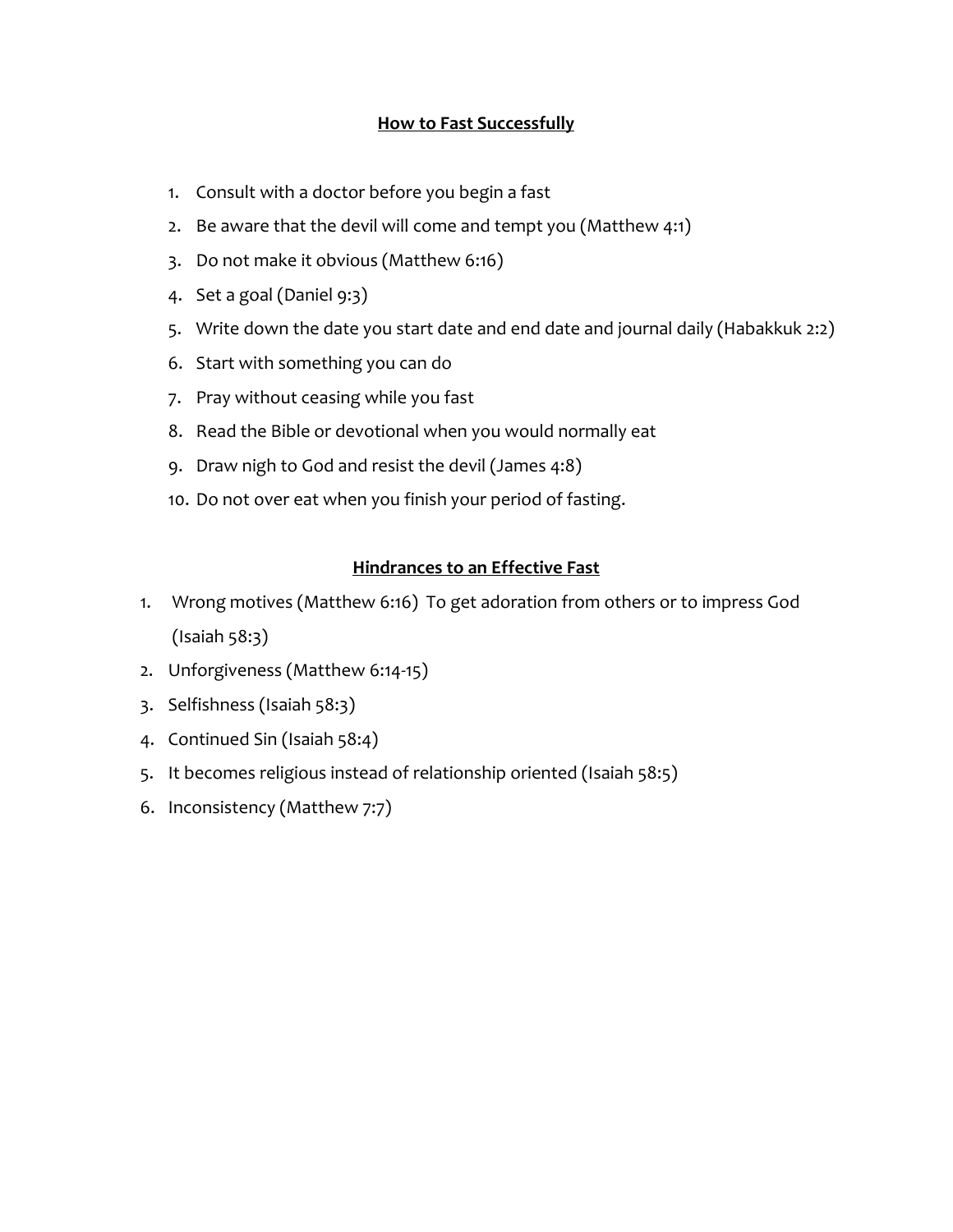New Mt. Moriah Missionary Baptist Church Corporate Fast **"Just Ask"** *Monday, January 10th, 2022 thru Sunday, January 30th, 2022* Daily Scripture Meditations

This devotional time is intended to help you grow closer to God by tuning in to His voice. Every day start with at least  $5$  minutes participating in the  $3$  P's: 5 minutes Reading a **Passage**, 5 minutes **Praying** to God, and 5 minutes **Praising** God. Repeat the process at night!

Week 1 Emphasis: **Petition**

#### **Day 1 Monday, January 10**

**Passage: John 15:7, "**If you abide in me, and my words abide in you, ask whatever you wish, and it will be done for you." **NKJ**

**Praise:** Jonathan McReynolds- Make room

**Prayer:** Call in number 1 (978) 990-5000; Access Code: 453894#

#### **Day 2 Tuesday, January 11**

**Passage: 1 Kings 3:5-14,** At Gibeon the LORD appeared to Solomon in a dream by night, and God said, "Ask what I shall give you…" **ESV Praise**: Donnie McClurkin- I'll Trust You, Lord

**Prayer**: Call in number 1 (978) 990-5000; Access Code: 453894#

#### **Day 3 Wednesday, January 12**

**Passage: 1 John 5:14-15,** And this is the confidence that we have toward him, that if we ask anything according to his will he hears us. And if we know that he hears us in whatever we ask, we know that we have the requests that we have asked of him. **Praise**: Tasha Cobbs- Confidence

**Prayer**: Call in number 1 (978) 990-5000; Access Code: 453894#

#### **Day 4 Thursday, January 13**

**Passage: James 1:5,** If any of you lacks wisdom, let him ask God, who gives generously to all without reproach, and it will be given him. **ESV Praise**: Yolanda Adams & Donnie McClurkin- The Prayer

**Prayer**: Call in number 1 (978) 990-5000; Access Code: 453894#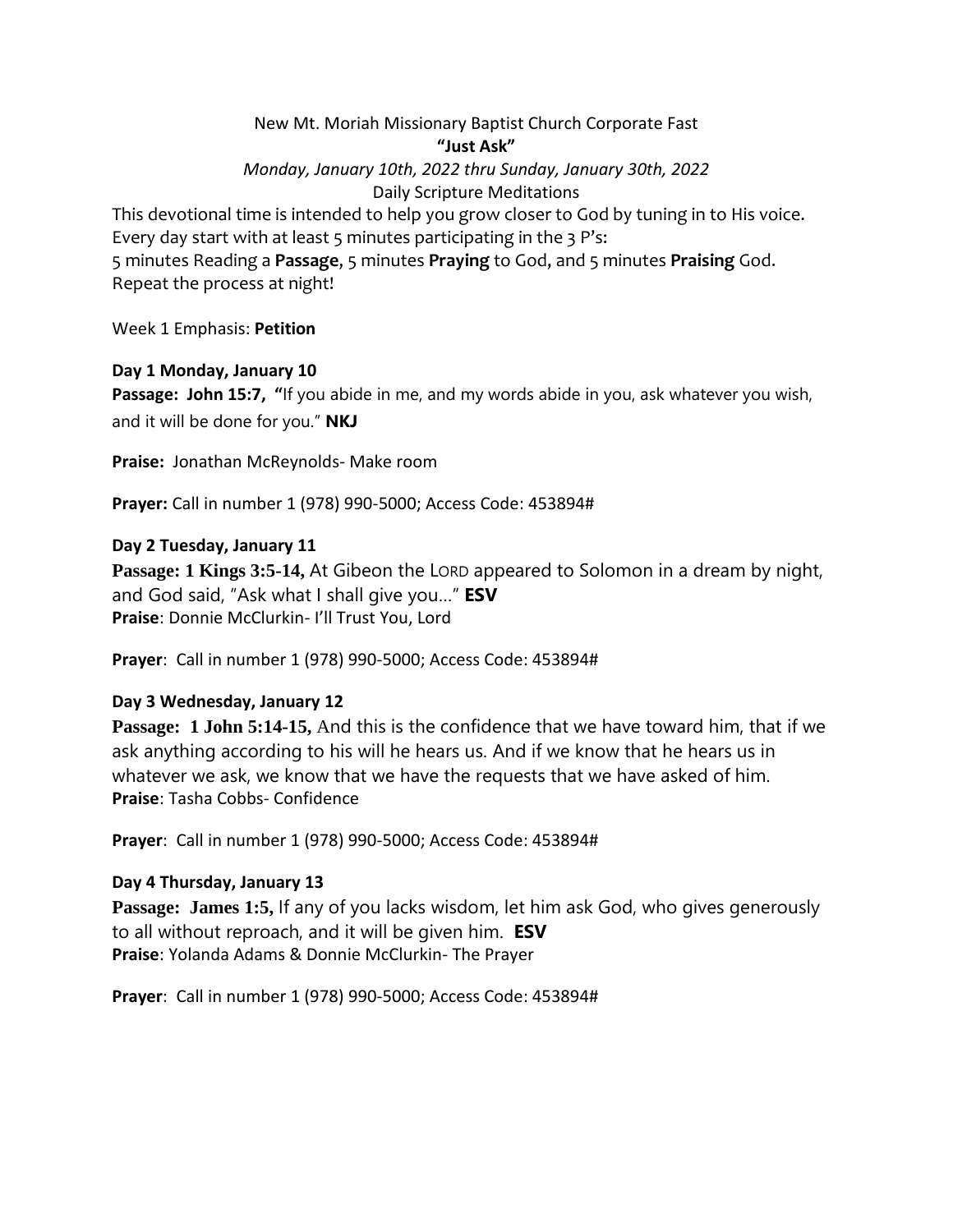#### **Day 5 Friday, January 14**

**Passage:** Jeremiah 33:3, "Call to me and I will answer you, and will tell you great and hidden things that you have not known." **Praise**: Tamela Mann- God Provides

**Prayer**: Call in number 1 (978) 990-5000; Access Code: 453894#

#### **Day 6 Saturday, January 15**

**Passage: Mark 11:24, "**Therefore I tell you, whatever you ask in prayer, believe that you have receivedit, and it will be yours." **ESV**

**Praise**: Ron Winans- All in your Name

**Prayer**: Call in number 1 (978) 990-5000; Access Code: 453894#

#### **Day 7 Sunday, January 16**

**Passage:** 1 Chronicles 4:10: Jabez called upon the God of Israel, saying, "Oh that you would bless me and enlarge my border, and that your hand might be with me, and that you would keep me from harm[\[c\]](https://www.biblegateway.com/passage/?search=1+Chronicles+4&version=ESV#fen-ESV-10396c) so that it might not bring me pain!" And God granted what he asked. **ESV Praise:** Join us online for worship @ [www.newmtmoriahmbc.org](http://www.newmtmoriahmbc.org/)

Week 2 Emphasis: **Pardon**

#### **Day 8 Monday, January 17**

**Passage: Nehemiah 1: 5-11; "**And I said, "O LORD God of heaven, the great and awesome God who keeps covenant and steadfast love with those who love him and keep his commandments, **<sup>6</sup>** let your ear be attentive and your eyes open, to hear the prayer of your servant that I now pray before you day and night for the people of Israel your servants, confessing the sins of the people of Israel, which we have sinned against you. Even I and my father's house have sinned." **ESV**

**Praise:** DFW Mass- Another Chance

**Prayer:** Call in number 1 (978) 990-5000; Access Code: 453894#

#### **Day 9 Tuesday, January 18**

**Passage:** James 5:16-16, Admit your faults to one another and pray for each other so that you may be healed. The earnest prayer of a righteous man has great power and wonderful results. LB

**Praise:** Byron Cage- Broken but I'm healed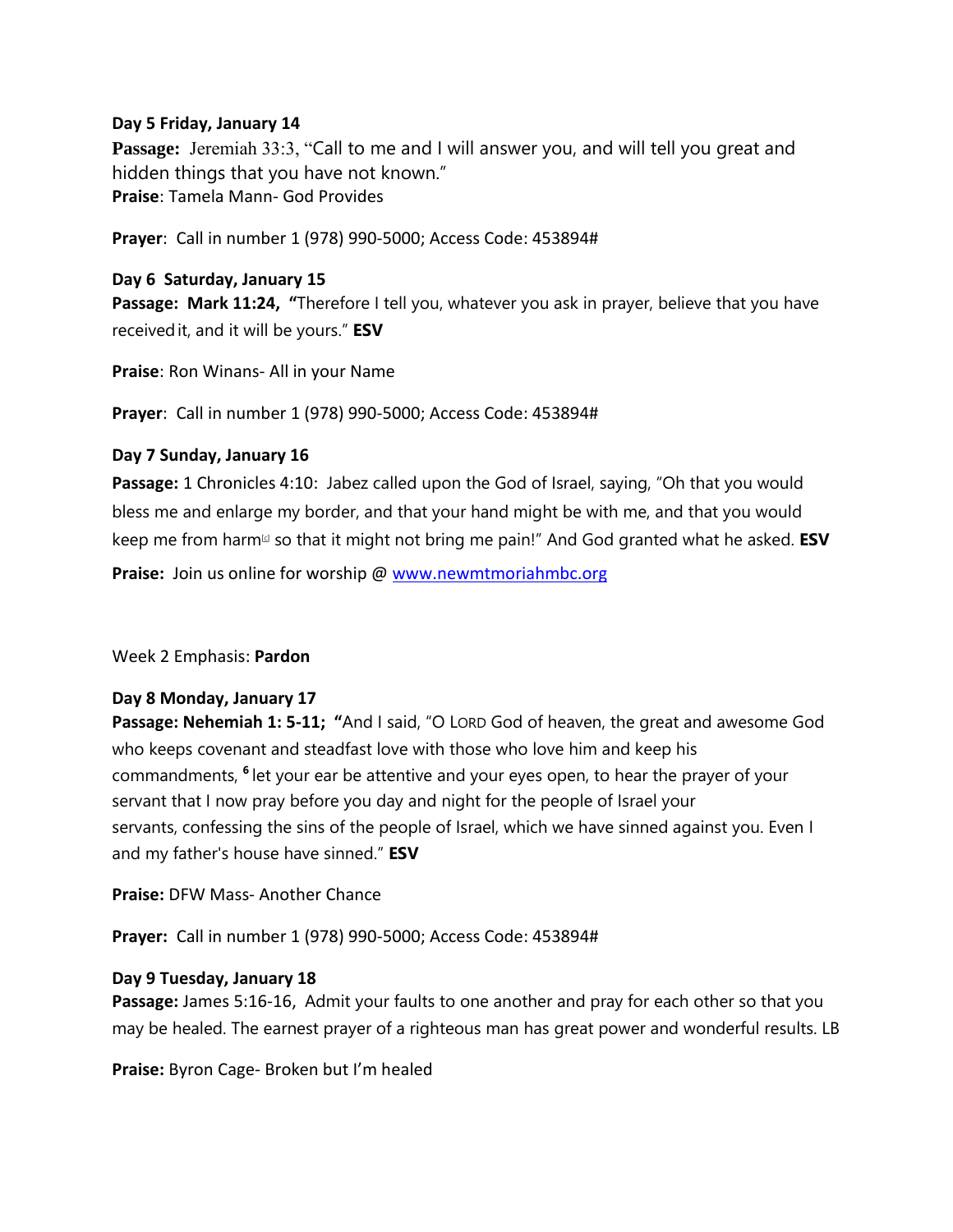**Prayer:** Call in number 1 (978) 990-5000; Access Code: 453894#

#### **Day 10 Wednesday, January 19**

Passage:: 2 Chronicles 7:14, <sup>"</sup>If my people who are called by my name humble themselves, and pray and seek my face and turn from their wicked ways, then I will hear from heaven and will forgive their sin and heal their land."

**Praise:** Daryl Coley- II Chronicles

**Prayer:** Call in number 1 (978) 990-5000; Access Code: 453894#

#### **Day 11 Thursday, January 20**

**Passage :** Psalms 51:10, Create in me a clean heart, O God, and renew a right<sup>th spirit within me.</sup> **ESV**

**Praise:** Tamela Mann- Change me

**Prayer:** Call in number 1 (978) 990-5000; Access Code: 453894#

#### **Day 12 Friday, January 21**

**Passage:** Luke 18:13-14, But the tax collector, standing far off, would not even lift up his eyes to heaven, but beat his breast, saying, 'God, be merciful to me, a sinner!' **<sup>14</sup>** I tell you, this man went down to his house justified, rather than the other. For everyone who exalts himself will be humbled, but the one who humbles himself will be exalted." **ESV**

**Praise:** Ron Winans- A Song of Consecration

**Prayer:** Call in number 1 (978) 990-5000; Access Code: 453894#

#### **Day 13 Saturday, January 22**

**Passage**: Luke 15:17-19, "But when he came to himself, he said, 'How many of my father's hired servants have bread enough and to spare, and I perish with hunger! **<sup>18</sup>** I will arise and go to my father, and will say to him, "Father, I have sinned against heaven and before you, **<sup>19</sup>** and I am no longer worthy to be called your son. Make me like one of your hired servants." '**NKV**

**Praise:** Donnie McClurkin- We Fall Down

**Prayer:** Call in number 1 (978) 990-5000; Access Code: 453894#

#### **Day 14 Sunday, January 23**

**Passage:** 1 Samuel 30:8 And David enquired at the LORD, saying, Shall I pursue after this troop? shall I overtake them? And he answered him, Pursue: for thou shalt surely overtake them, and without fail recover all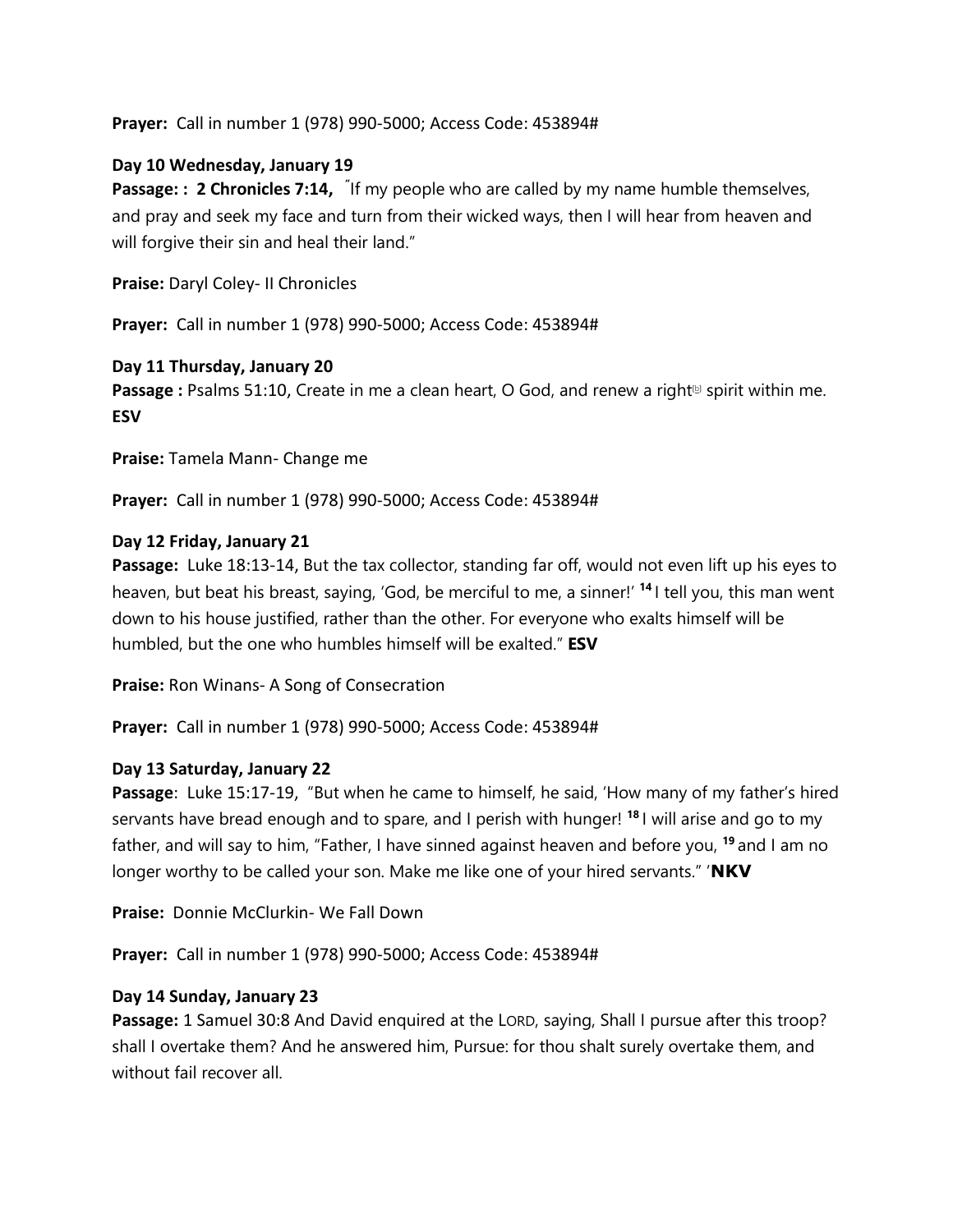**Praise:** Join us online for worship @ [www.newmtmoriahmbc.org](http://www.newmtmoriahmbc.org/)

Week 3 Emphasis: **Provision/Protection/Prosperity**

**Day 15 Monday, January 24 Passage: Matthew 6:9,** After this manner therefore pray ye: Our Father which art in heaven, Hallowed be thy name…. **KJV**

**Praise:** Tamela Mann- The Lord's Prayer

**Prayer:** Call in number 1 (978) 990-5000; Access Code: 453894#

#### **Day 16 Tuesday, January 25**

**Passage: 2 Kings 19:19, "**So now, O LORD our God, save us, please, from his hand, that all the kingdoms of the earth may know that you, O LORD, are God alone." **Praise:** The Winans- Ain't no need to Worry

**Prayer:** Call in number 1 (978) 990-5000; Access Code: 453894#

#### **Day 17 Wednesday, January 26**

**Passage :** Philippians 4:6-8, Do not be anxious about anything, but in every situation, by prayer and petition, with thanksgiving, present your requests to God. And the peace of God, which transcends all understanding, will guard your hearts and your minds in Christ Jesus. **NIV**

**Praise:** Marvin Sapp- Perfect Peace

**Prayer:** Call in number 1 (978) 990-5000; Access Code: 453894#

#### **Day 18 Thursday, January 27**

**Passage: 2 Chronicles 20:12, "**O our God, will You not judge them? For we have no power against this great multitude that is coming against us; nor do we know what to do, but our eyes *are* upon You." **NKJV**

**Praise:** Dwayne Woods- Let Go

**Prayer:** Call in number 1 (978) 990-5000; Access Code: 453894#

#### **Day 19 Friday, January 28**

**Passage: Psalms 40:13** Please, LORD, rescue me! Come quickly, LORD, and help me. **ESV**

**Praise:** Vanessa Bell Armstrong: Help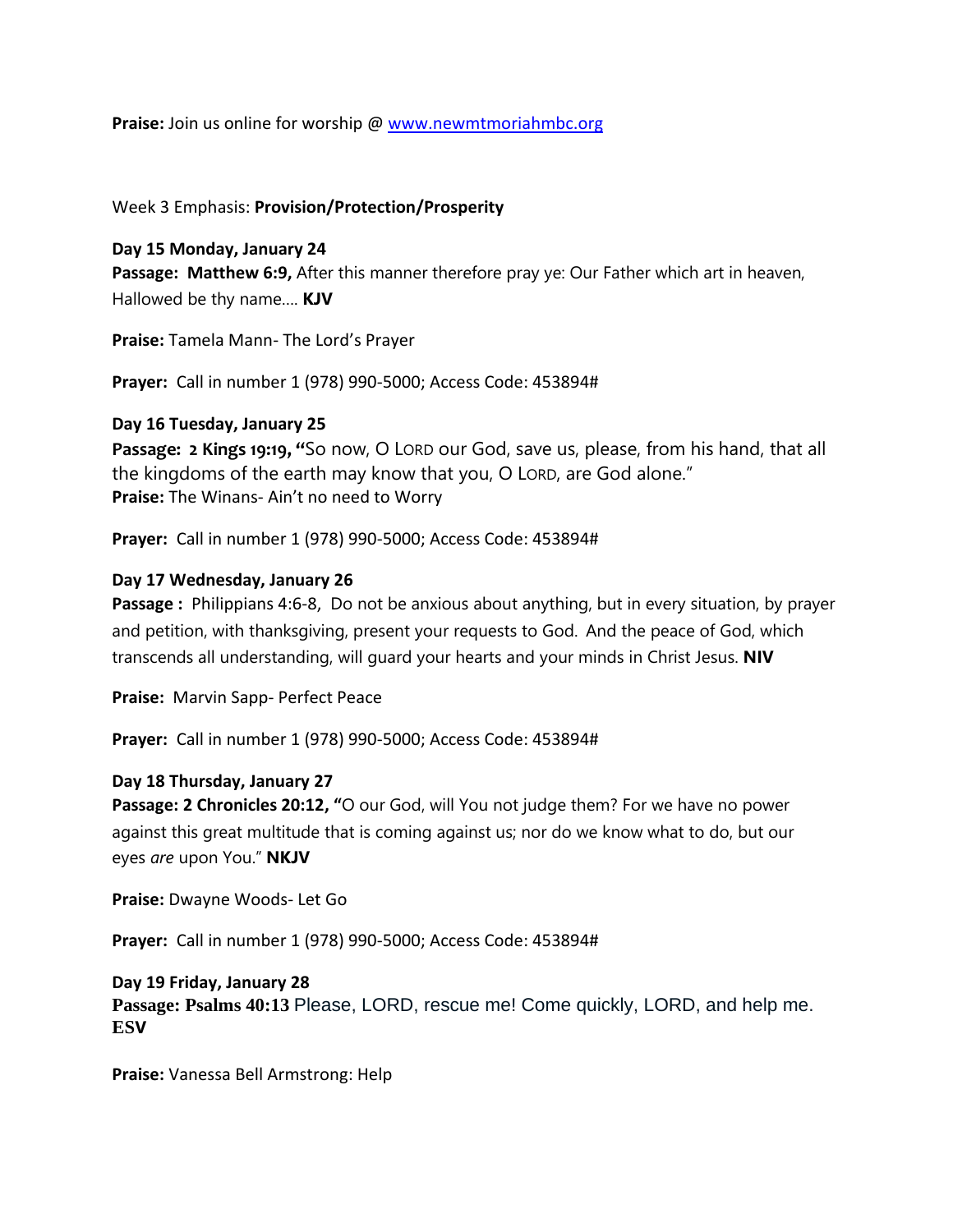**Prayer:** Call in number 1 (978) 990-5000; Access Code: 453894#

**Day 20 Saturday, January 29** Passage: 3 John 1:2, Beloved, I pray that you may prosper in all things and be in health, just as

your soul prospers. **NKJV**

**Praise:** Bishop Paul Morton- Be blessed

**Prayer:** Call in number 1 (978) 990-5000; Access Code: 453894#

#### **Day 21 Sunday, January 30**

**Passage:** Numbers 6:24-26**,** The LORD bless you and keep you; The LORD make His face shine upon you, and be gracious to you; The LORD elift up His countenance upon you, and give you peace." **NKJV**

**Praise:** Join us online for worship @ [www.newmtmoriahmbc.org](http://www.newmtmoriahmbc.org/)



## **Resources To Feed Your Spirit**

### **Read**

**1. The Bible** – Read God's Word daily and take time to meditate upon the scriptures. Specifically read the scripture from faithlifebible.com.

## **Prayer & Study** *Online Bible Study Tools*

- **1.** Prayer Call Line- Free Conference Call Dial: 1 978 990-5000 (access code: 453894#)
- **2.** Prayer app (prayer.com/nmmbc)